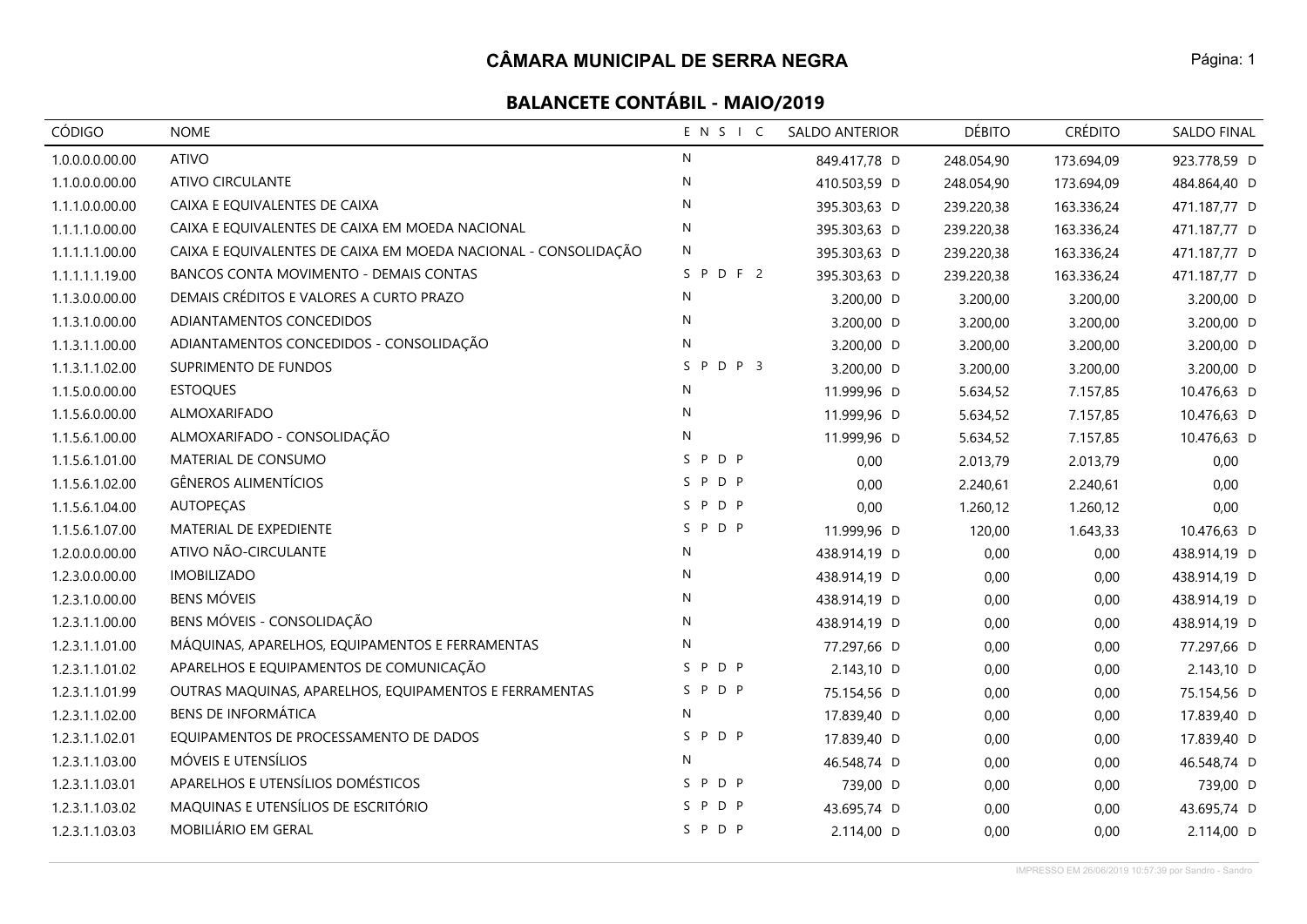| <b>CÓDIGO</b>   | <b>NOME</b>                                                              | ENSIC        | <b>SALDO ANTERIOR</b> | <b>DÉBITO</b> | <b>CRÉDITO</b> | <b>SALDO FINAL</b> |
|-----------------|--------------------------------------------------------------------------|--------------|-----------------------|---------------|----------------|--------------------|
| 1.2.3.1.1.04.00 | MATERIAIS CULTURAIS, EDUCACIONAIS E DE COMUNICAÇÃO                       | N            | 8.543,20 D            | 0,00          | 0,00           | 8.543,20 D         |
| 1.2.3.1.1.04.05 | EQUIPAMENTOS PARA ÁUDIO, VÍDEO E FOTO                                    | SPDP         | 8.543,20 D            | 0,00          | 0,00           | 8.543,20 D         |
| 1.2.3.1.1.05.00 | <b>VEÍCULOS</b>                                                          | N            | 110.079,00 D          | 0,00          | 0,00           | 110.079,00 D       |
| 1.2.3.1.1.05.01 | VEÍCULOS EM GERAL                                                        | SPDP         | 110.079,00 D          | 0,00          | 0,00           | 110.079,00 D       |
| 1.2.3.1.1.99.00 | DEMAIS BENS MÓVEIS                                                       | N            | 178.606,19 D          | 0,00          | 0,00           | 178.606,19 D       |
| 1.2.3.1.1.99.99 | OUTROS BENS MÓVEIS                                                       | SPDP         | 178.606,19 D          | 0,00          | 0,00           | 178.606,19 D       |
| 2.0.0.0.0.00.00 | PASSIVO E PATRIMÔNIO LÍQUIDO                                             | N            | 586.938,72 C          | 185.405,73    | 184.827,40     | 586.360,39 C       |
| 2.1.0.0.0.00.00 | PASSIVO CIRCULANTE                                                       | $\mathsf{N}$ | 151.703,01 C          | 185.405,73    | 184.827,40     | 151.124,68 C       |
| 2.1.1.0.0.00.00 | OBRIGAÇÕES TRABALHISTAS, PREVIDENCIÁRIAS E ASSISTENCIAIS A PAGAR A CUR N |              | 122.871,03 C          | 134.144,73    | 137.542,26     | 126.268,56 C       |
| 2.1.1.1.0.00.00 | PESSOAL A PAGAR                                                          | N            | 92.789,19 C           | 109.682,89    | 111.977,19     | 95.083,49 C        |
| 2.1.1.1.1.00.00 | PESSOAL A PAGAR - CONSOLIDAÇÃO                                           | ${\sf N}$    | 92.789,19 C           | 109.682,89    | 111.977,19     | 95.083,49 C        |
| 2.1.1.1.1.01.00 | PESSOAL A PAGAR                                                          | N            | 92.789,19 C           | 109.682,89    | 111.977,19     | 95.083,49 C        |
| 2.1.1.1.1.01.01 | SALÁRIOS, REMUNERAÇÕES E BENEFÍCIOS (F)                                  | SPCF         | 78.229,19 C           | 106.078,39    | 104.732,69     | 76.883,49 C        |
| 2.1.1.1.1.01.12 | DECIMO TERCEIRO SALÁRIO (F)                                              | SPCF         | 14.560,00 C           | 0,00          | 3.640,00       | 18.200,00 C        |
| 2.1.1.1.1.01.13 | FÉRIAS (F)                                                               | SPCF         | 0,00                  | 3.604,50      | 3.604,50       | 0,00               |
| 2.1.1.4.0.00.00 | <b>ENCARGOS SOCIAIS A PAGAR</b>                                          | N            | 30.081,84 C           | 24.461,84     | 25.565,07      | 31.185,07 C        |
| 2.1.1.4.1.00.00 | ENCARGOS SOCIAIS A PAGAR - CONSOLIDAÇÃO                                  | N            | 30.081,84 C           | 24.461,84     | 25.565,07      | 31.185,07 C        |
| 2.1.1.4.1.05.00 | FGTS                                                                     | N            | 4.259,38 C            | 2.659,38      | 2.958,93       | 4.558,93 C         |
| 2.1.1.4.1.05.01 | FGTS (F)                                                                 | SPCF         | 4.259,38 C            | 2.659,38      | 2.958,93       | 4.558,93 C         |
| 2.1.1.4.1.98.00 | OUTROS ENCARGOS SOCIAIS                                                  | N            | 25.822,46 C           | 21.802,46     | 22.606,14      | 26.626,14 C        |
| 2.1.1.4.1.98.01 | OUTROS ENCARGOS SOCIAIS (F)                                              | SPCF         | 25.822,46 C           | 21.802,46     | 22.606,14      | 26.626,14 C        |
| 2.1.3.0.0.00.00 | FORNECEDORES E CONTAS A PAGAR A CURTO PRAZO                              | N            | 5.099,10 C            | 23.203,88     | 19.807,48      | 1.702,70 C         |
| 2.1.3.1.0.00.00 | FORNECEDORES E CONTAS A PAGAR NACIONAIS A CURTO PRAZO                    | N            | 3.147,70 C            | 4.775,82      | 1.628,12       | 0,00               |
| 2.1.3.1.1.00.00 | FORNECEDORES E CONTAS A PAGAR NACIONAIS A CURTO PRAZO - CONSOLIDA( N     |              | 3.147,70 C            | 4.775,82      | 1.628,12       | 0,00               |
| 2.1.3.1.1.01.00 | FORNECEDORES NACIONAIS                                                   | N            | 3.147,70 C            | 4.775,82      | 1.628,12       | 0,00               |
| 2.1.3.1.1.01.01 | FORNECEDORES NÃO PARCELADOS A PAGAR (F)                                  | SPCF3        | 3.147,70 C            | 4.775,82      | 1.628,12       | 0,00               |
| 2.1.3.2.0.00.00 | FORNECEDORES E CONTAS A PAGAR ESTRANGEIROS A CURTO PRAZO                 | N            | 1.951,40 C            | 18.428,06     | 18.179,36      | 1.702,70 C         |
| 2.1.3.2.1.00.00 | FORNECEDORES E CONTAS A PAGAR ESTRANGEIROS A CURTO PRAZO - CONSOLI N     |              | 1.951,40 C            | 18.428,06     | 18.179,36      | 1.702,70 C         |
| 2.1.3.2.1.01.00 | FORNECEDORES ESTRANGEIROS A CURTO PRAZO                                  | N            | 1.951,40 C            | 18.428,06     | 18.179,36      | 1.702,70 C         |
| 2.1.3.2.1.01.02 | FORNECEDORES PARCELADOS A PAGAR (F)                                      | SPCF3        | 1.951,40 C            | 18.428,06     | 18.179,36      | 1.702,70 C         |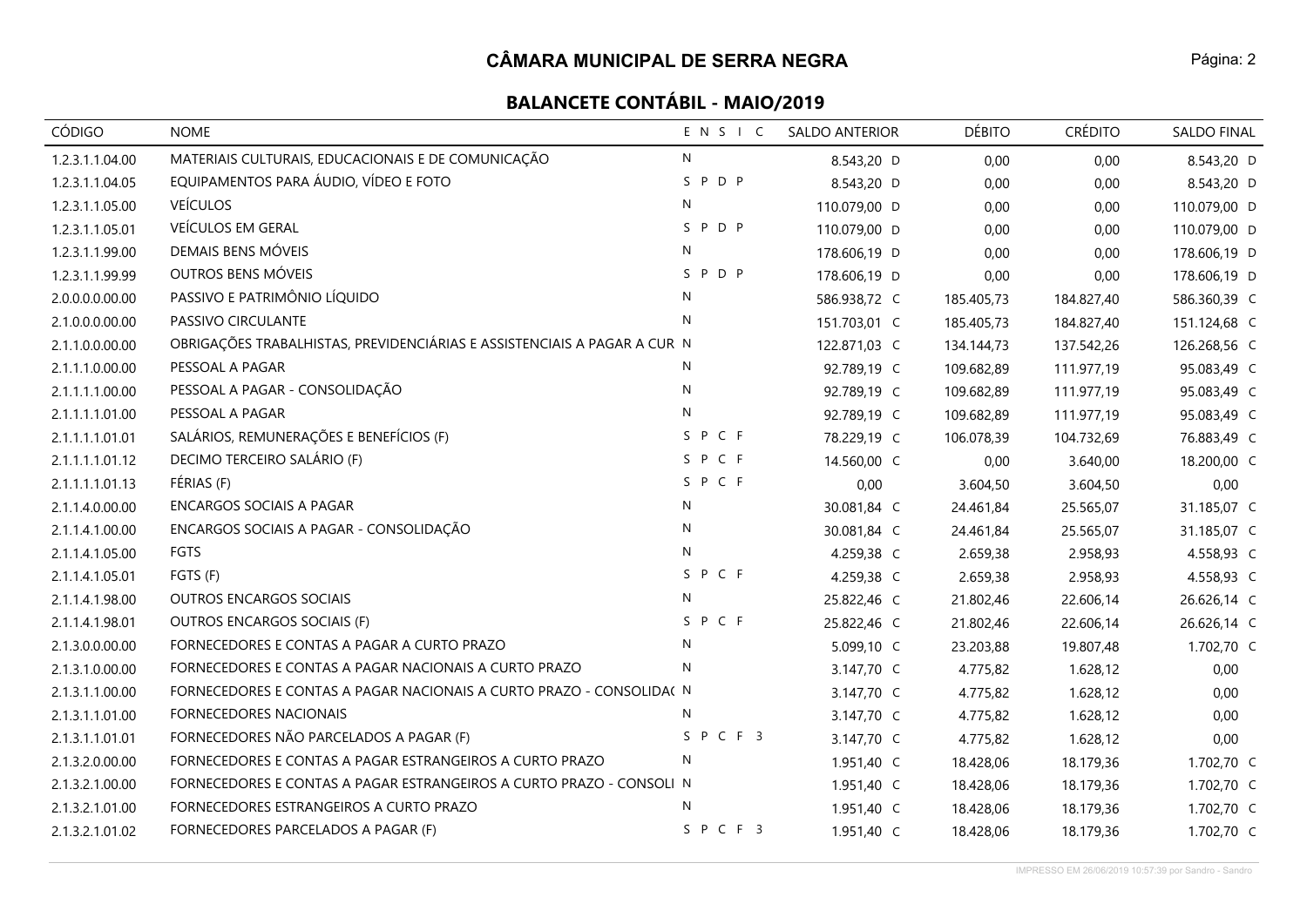| CÓDIGO          | <b>NOME</b>                                          | ENSIC        | <b>SALDO ANTERIOR</b> | <b>DÉBITO</b> | <b>CRÉDITO</b> | SALDO FINAL    |
|-----------------|------------------------------------------------------|--------------|-----------------------|---------------|----------------|----------------|
| 2.1.8.0.0.00.00 | DEMAIS OBRIGAÇÕES A CURTO PRAZO                      | $\mathsf{N}$ | 23.732,88 C           | 28.057,12     | 27.477,66      | 23.153,42 C    |
| 2.1.8.8.0.00.00 | VALORES RESTITUÍVEIS                                 | N            | 21.892,88 C           | 23.017,12     | 22.437,66      | 21.313,42 C    |
| 2.1.8.8.1.00.00 | VALORES RESTITUÍVEIS - CONSOLIDAÇÃO                  | N            | 21.892,88 C           | 23.017,12     | 22.437,66      | 21.313,42 C    |
| 2.1.8.8.1.01.00 | CONSIGNAÇÕES                                         | N            | 21.892,88 C           | 22.648,95     | 22.069,49      | 21.313,42 C    |
| 2.1.8.8.1.01.02 | CONTRIBUIÇÕES AO RGPS (F)                            | SPCF         | 10.165,37 C           | 9.742,72      | 9.366,81       | 9.789,46 C     |
| 2.1.8.8.1.01.04 | IMPOSTO SOBRE A RENDA RETIDO NA FONTE - IRRF (F)     | SPCF         | 7.106,66 C            | 6.948,52      | 6.691,50       | 6.849,64 C     |
| 2.1.8.8.1.01.10 | PENSÃO ALIMENTÍCIA (F)                               | SPCF         | 0,00                  | 1.336,86      | 1.390,33       | 53,47 C        |
| 2.1.8.8.1.01.15 | RETENÇÕES - EMPRÉSTIMOS E FINANCIAMENTOS (F)         | SPCF3        | 4.386,50 C            | 4.386,50      | 4.386,50       | 4.386,50 C     |
| 2.1.8.8.1.01.99 | OUTROS CONSIGNATÁRIOS (F)                            | SPCF3        | 234,35 C              | 234,35        | 234,35         | 234,35 C       |
| 2.1.8.8.1.04.00 | DEPÓSITOS NÃO JUDICIAIS                              | N            | 0,00                  | 368,17        | 368,17         | 0,00           |
| 2.1.8.8.1.04.99 | OUTROS DEPÓSITOS (F)                                 | SPCF3        | 0,00                  | 368,17        | 368,17         | 0,00           |
| 2.1.8.9.0.00.00 | OUTRAS OBRIGAÇÕES A CURTO PRAZO                      | N            | 1.840,00 C            | 5.040,00      | 5.040,00       | 1.840,00 C     |
| 2.1.8.9.1.00.00 | OUTRAS OBRIGAÇÕES A CURTO PRAZO - CONSOLIDAÇÃO       | N            | 0,00                  | 3.200,00      | 3.200,00       | 0,00           |
| 2.1.8.9.1.03.00 | SUPRIMENTOS DE FUNDOS A PAGAR (F)                    | SPCF3        | 0,00                  | 3.200,00      | 3.200,00       | 0,00           |
| 2.1.8.9.3.00.00 | OUTRAS OBRIGAÇÕES A CURTO PRAZO - INTER OFSS - UNIÃO | N            | 1.840,00 C            | 1.840,00      | 1.840,00       | 1.840,00 C     |
| 2.1.8.9.3.01.00 | OUTRAS OBRIGAÇÕES A CURTO PRAZO (F)                  | SPCF         | 1.840,00 C            | 1.840,00      | 1.840,00       | 1.840,00 C     |
| 2.3.0.0.0.00.00 | PATRIMÔNIO LIQUIDO                                   | N            | 435.235,71 C          | 0,00          | 0,00           | 435.235,71 C   |
| 2.3.1.0.0.00.00 | PATRIMÔNIO SOCIAL E CAPITAL SOCIAL                   | N            | 416.347,07 C          | 0,00          | 0,00           | 416.347,07 C   |
| 2.3.1.1.0.00.00 | PATRIMÔNIO SOCIAL                                    | N            | 416.347,07 C          | 0,00          | 0,00           | 416.347,07 C   |
| 2.3.1.1.1.00.00 | PATRIMÔNIO SOCIAL - CONSOLIDAÇÃO                     | S P C        | 416.347,07 C          | 0,00          | 0,00           | 416.347,07 C   |
| 2.3.7.0.0.00.00 | RESULTADOS ACUMULADOS                                | N            | 18.888,64 C           | 0,00          | 0,00           | 18.888,64 C    |
| 2.3.7.1.0.00.00 | SUPERÁVITS OU DÉFICITS ACUMULADOS                    | N            | 18.888,64 C           | 0,00          | 0,00           | 18.888,64 C    |
| 2.3.7.1.1.00.00 | SUPERÁVITS OU DÉFICITS ACUMULADOS - CONSOLIDAÇÃO     | N            | 8.578.175,64 D        | 0,00          | 0,00           | 8.578.175,64 D |
| 2.3.7.1.1.01.00 | SUPERÁVITS OU DÉFICITS DO EXERCÍCIO                  | S P C        | 0,00                  | 0,00          | 0,00           | 0,00           |
| 2.3.7.1.1.02.00 | SUPERÁVITS OU DÉFICITS DE EXERCÍCIOS ANTERIORES      | SPC          | 8.553.100,66 D        | 0,00          | 0,00           | 8.553.100,66 D |
| 2.3.7.1.1.03.00 | AJUSTES DE EXERCÍCIOS ANTERIORES                     | N            | 25.074,98 D           | 0,00          | 0,00           | 25.074,98 D    |
| 2.3.7.1.1.03.03 | DEMAIS AJUSTES DE EXERCÍCIOS ANTERIORES              | S P C        | 25.074,98 D           | 0,00          | 0,00           | 25.074,98 D    |
| 2.3.7.1.2.00.00 | SUPERÁVITS OU DÉFICITS ACUMULADOS - INTRA OFSS       | N            | 8.836.472,02 C        | 0,00          | 0,00           | 8.836.472,02 C |
| 2.3.7.1.2.01.00 | SUPERÁVITS OU DÉFICITS DO EXERCÍCIO                  | S P C        | 0,00                  | 0,00          | 0,00           | 0,00           |
| 2.3.7.1.2.02.00 | SUPERÁVITS OU DÉFICITS DE EXERCÍCIOS ANTERIORES      | S P C        | 8.836.472,02 C        | 0,00          | 0,00           | 8.836.472,02 C |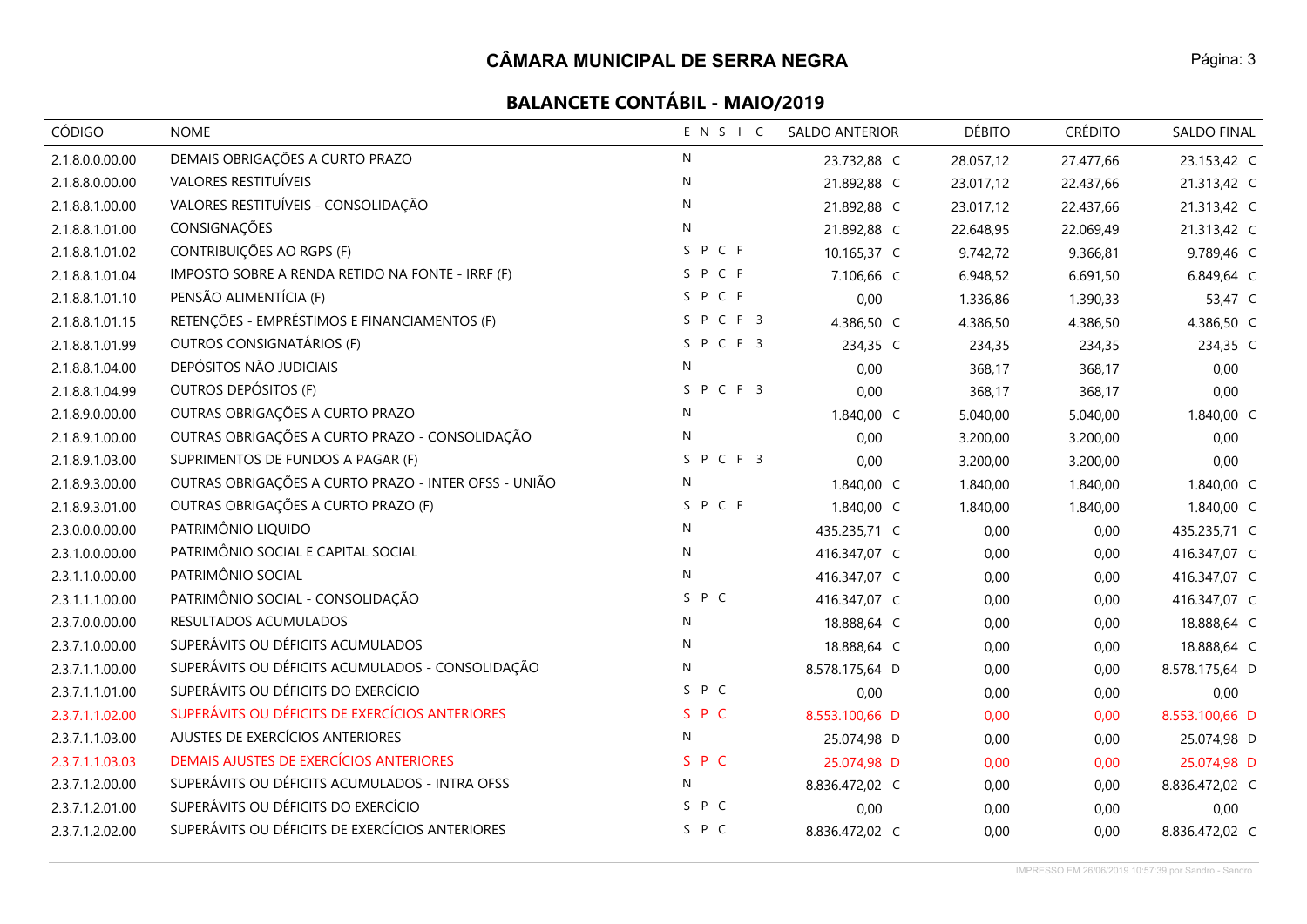## **CÂMARA MUNICIPAL DE SERRA NEGRA**

| CÓDIGO          | <b>NOME</b>                                                            | ENSIC        | <b>SALDO ANTERIOR</b> | <b>DÉBITO</b> | <b>CRÉDITO</b> | SALDO FINAL  |
|-----------------|------------------------------------------------------------------------|--------------|-----------------------|---------------|----------------|--------------|
| 2.3.7.1.3.00.00 | SUPERÁVITS OU DÉFICITS ACUMULADOS - INTER OFSS - UNIÃO                 | $\mathsf{N}$ | 239.407,74 D          | 0,00          | 0,00           | 239.407,74 D |
| 2.3.7.1.3.02.00 | SUPERÁVITS OU DÉFICITS DE EXERCÍCIOS ANTERIORES                        | S P C        | 239.407,74 D          | 0,00          | 0,00           | 239.407,74 D |
| 3.0.0.0.0.00.00 | VARIAÇÃO PATRIMONIAL DIMINUTIVA                                        | N            | 681.520,94 D          | 161.060,86    | 0,00           | 842.581,80 D |
| 3.1.0.0.0.00.00 | PESSOAL E ENCARGOS                                                     | N            | 557.920,62 D          | 137.542,26    | 0,00           | 695.462,88 D |
| 3.1.1.0.0.00.00 | REMUNERAÇÃO A PESSOAL                                                  | $\mathsf{N}$ | 455.234,40 D          | 111.977,19    | 0,00           | 567.211,59 D |
| 3.1.1.2.0.00.00 | REMUNERAÇÃO A PESSOAL ATIVO CIVIL - ABRANGIDOS PELO RGPS               | N            | 455.234,40 D          | 111.977,19    | 0,00           | 567.211,59 D |
| 3.1.1.2.1.00.00 | REMUNERAÇÃO A PESSOAL ATIVO CIVIL - ABRANGIDOS PELO RGPS - CONSOLIDA N |              | 455.234,40 D          | 111.977,19    | 0,00           | 567.211,59 D |
| 3.1.1.2.1.01.00 | VENCIMENTOS E VANTAGENS FIXAS - PESSOAL CIVIL - RGPS                   | N            | 455.234,40 D          | 111.977,19    | 0,00           | 567.211,59 D |
| 3.1.1.2.1.01.01 | <b>VENCIMENTOS E SALÁRIOS</b>                                          | S P D        | 214.453,90 D          | 50.682,69     | 0,00           | 265.136,59 D |
| 3.1.1.2.1.01.22 | 13º SALÁRIO                                                            | S P D        | 14.560,00 D           | 3.640,00      | 0,00           | 18.200,00 D  |
| 3.1.1.2.1.01.23 | FÉRIAS - ABONO PECUNIÁRIO                                              | S P D        | 4.591,71 D            | 3.604,50      | 0,00           | 8.196,21 D   |
| 3.1.1.2.1.01.24 | FÉRIAS - ABONO CONSTITUCIONAL                                          | S P D        | 6.525,55 D            | 0,00          | 0,00           | 6.525,55 D   |
| 3.1.1.2.1.01.31 | <b>SUBSÍDIOS</b>                                                       | S P D        | 215.103,24 D          | 54.050,00     | 0,00           | 269.153,24 D |
| 3.1.2.0.0.00.00 | <b>ENCARGOS PATRONAIS</b>                                              | $\mathsf{N}$ | 102.686,22 D          | 25.565,07     | 0,00           | 128.251,29 D |
| 3.1.2.2.0.00.00 | <b>ENCARGOS PATRONAIS - RGPS</b>                                       | ${\sf N}$    | 90.704,15 D           | 22.606,14     | 0,00           | 113.310,29 D |
| 3.1.2.2.1.00.00 | ENCARGOS PATRONAIS - RGPS - CONSOLIDAÇÃO                               | ${\sf N}$    | 90.704,15 D           | 22.606,14     | 0,00           | 113.310,29 D |
| 3.1.2.2.1.01.00 | CONTRIBUIÇÕES PREVIDENCIÁRIAS - INSS                                   | S P D        | 90.704,15 D           | 22.606,14     | 0,00           | 113.310,29 D |
| 3.1.2.3.0.00.00 | <b>ENCARGOS PATRONAIS - FGTS</b>                                       | ${\sf N}$    | 11.982,07 D           | 2.958,93      | 0,00           | 14.941,00 D  |
| 3.1.2.3.1.00.00 | ENCARGOS PATRONAIS - FGTS - CONSOLIDAÇÃO                               | N            | 11.982,07 D           | 2.958,93      | 0,00           | 14.941,00 D  |
| 3.1.2.3.1.01.00 | <b>FGTS</b>                                                            | S P D        | 11.982,07 D           | 2.958,93      | 0,00           | 14.941,00 D  |
| 3.3.0.0.0.00.00 | USO DE BENS, SERVIÇOS E CONSUMO DE CAPITAL FIXO                        | ${\sf N}$    | 123.600,32 D          | 23.518,60     | 0,00           | 147.118,92 D |
| 3.3.1.0.0.00.00 | USO DE MATERIAL DE CONSUMO                                             | N            | 32.538,48 D           | 7.157,85      | 0,00           | 39.696,33 D  |
| 3.3.1.1.0.00.00 | <b>CONSUMO DE MATERIAL</b>                                             | $\mathsf{N}$ | 32.538,48 D           | 7.157,85      | 0,00           | 39.696,33 D  |
| 3.3.1.1.1.00.00 | CONSUMO DE MATERIAL - CONSOLIDAÇÃO                                     | ${\sf N}$    | 32.538,48 D           | 7.157,85      | 0,00           | 39.696,33 D  |
| 3.3.1.1.1.06.00 | GÊNEROS ALIMENTAÇÃO                                                    | S P D        | 6.600,18 D            | 2.240,61      | 0,00           | 8.840,79 D   |
| 3.3.1.1.1.16.00 | MATERIAL DE EXPEDIENTE                                                 | S P D        | 5.248,90 D            | 1.643,33      | 0,00           | 6.892,23 D   |
| 3.3.1.1.1.25.00 | MATERIAL PARA MANUTENÇÃO DE BENS                                       | S P D        | 0,00                  | 1.260,12      | 0,00           | 1.260,12 D   |
| 3.3.1.1.1.39.00 | MATERIAL PARA MANUTENÇÃO DE VEÍCULOS                                   | S P D        | 2.875,07 D            | 0,00          | 0,00           | 2.875,07 D   |
| 3.3.1.1.1.99.00 | OUTROS MATERIAIS DE CONSUMO                                            | S P D        | 17.814,33 D           | 2.013,79      | 0,00           | 19.828,12 D  |
| 3.3.2.0.0.00.00 | SERVIÇOS                                                               | ${\sf N}$    | 91.061,84 D           | 16.360,75     | 0,00           | 107.422,59 D |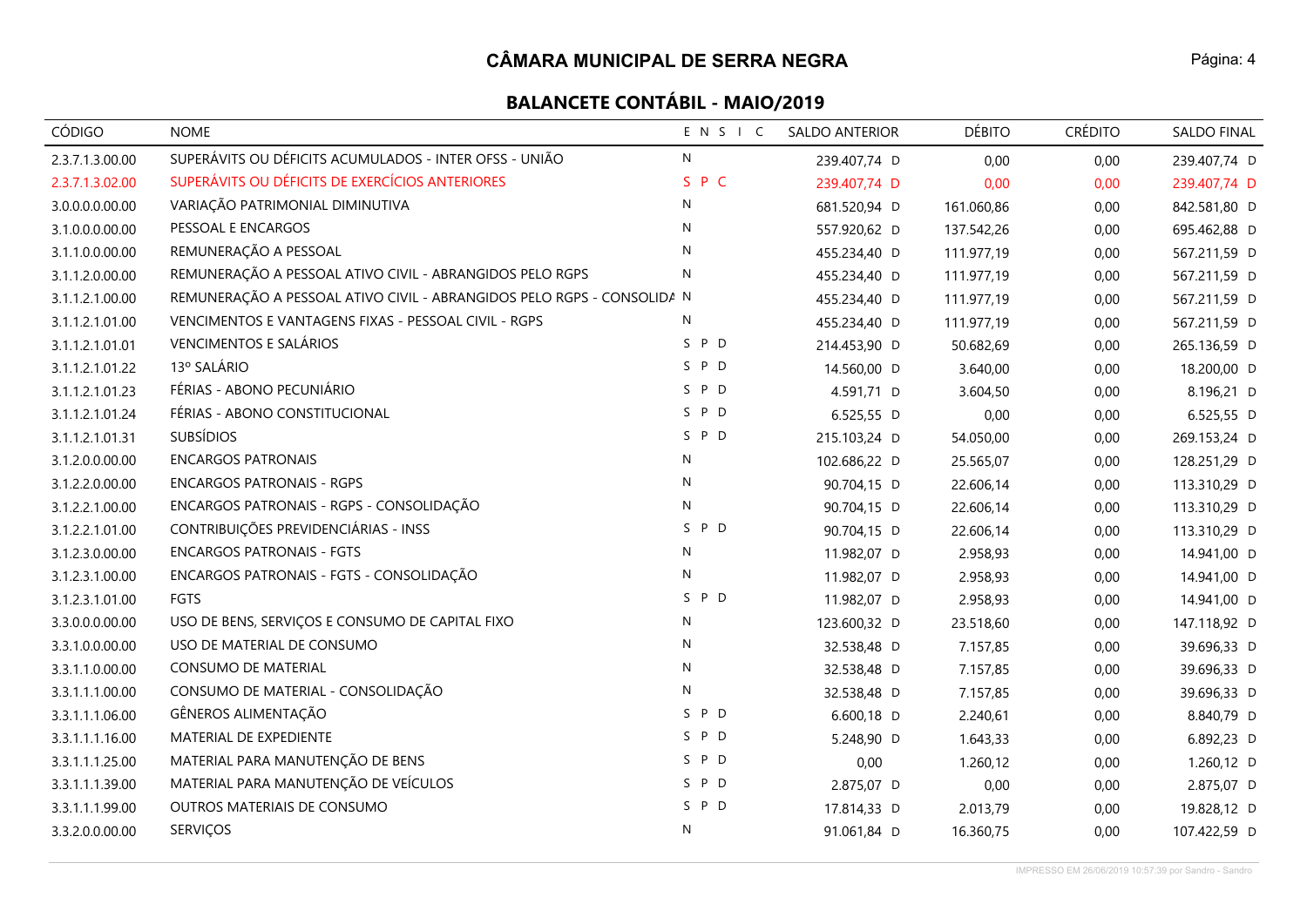| CÓDIGO          | <b>NOME</b>                                                          | ENSIC                 | <b>SALDO ANTERIOR</b> | <b>DÉBITO</b> | <b>CRÉDITO</b> | SALDO FINAL    |
|-----------------|----------------------------------------------------------------------|-----------------------|-----------------------|---------------|----------------|----------------|
| 3.3.2.2.0.00.00 | SERVIÇOS TERCEIROS - PESSOA FÍSICA                                   | $\mathsf{N}$          | 10.920,00 D           | 1.920,00      | 0,00           | 12.840,00 D    |
| 3.3.2.2.1.00.00 | SERVIÇOS TERCEIROS - PESSOA FÍSICA - CONSOLIDAÇÃO                    | N                     | 10.920,00 D           | 1.920,00      | 0,00           | 12.840,00 D    |
| 3.3.2.2.1.11.00 | MANUTENÇÃO E CONSERVAÇÃO                                             | S P D                 | 210,00 D              | 0,00          | 0,00           | 210,00 D       |
| 3.3.2.2.1.16.00 | <b>ESTAGIÁRIOS</b>                                                   | P D<br>S.             | 7.360,00 D            | 1.840,00      | 0,00           | 9.200,00 D     |
| 3.3.2.2.1.99.00 | OUTROS SERVIÇOS PRESTADOS POR PESSOA FÍSICA                          | S.<br>P D             | 3.350,00 D            | 80,00         | 0,00           | 3.430,00 D     |
| 3.3.2.3.0.00.00 | SERVIÇOS TERCEIROS - PESSOA JURÍDICA                                 | N                     | 80.141,84 D           | 14.440,75     | 0,00           | 94.582,59 D    |
| 3.3.2.3.1.00.00 | SERVIÇOS TERCEIROS - PESSOA JURÍDICA - CONSOLIDAÇÃO                  | N                     | 80.141,84 D           | 14.440,75     | 0,00           | 94.582,59 D    |
| 3.3.2.3.1.04.00 | COMUNICAÇÃO                                                          | S P D                 | 4.147,04 D            | 1.028,92      | 0,00           | 5.175,96 D     |
| 3.3.2.3.1.05.00 | PUBLICIDADE                                                          | S P D                 | 1.665,77 D            | 572,47        | 0,00           | 2.238,24 D     |
| 3.3.2.3.1.06.00 | MANUTENÇÃO E CONSERVAÇÃO                                             | P D<br>S.             | 1.140,00 D            | 248,00        | 0,00           | 1.388,00 D     |
| 3.3.2.3.1.10.00 | LOCAÇÕES                                                             | S P D                 | 3.632,00 D            | 908,00        | 0,00           | 4.540,00 D     |
| 3.3.2.3.1.23.00 | FESTIVIDADES E HOMENAGENS                                            | S P D                 | 13.014,00 D           | 0,00          | 0,00           | 13.014,00 D    |
| 3.3.2.3.1.29.00 | SEGUROS EM GERAL                                                     | S P D                 | 1.319,80 D            | 0,00          | 0,00           | 1.319,80 D     |
| 3.3.2.3.1.56.00 | PASSAGENS E DESPESAS COM LOCOMOÇÃO                                   | S P D                 | 4.618,56 D            | 347,79        | 0,00           | 4.966,35 D     |
| 3.3.2.3.1.99.00 | OUTROS SERVIÇOS PRESTADOS POR PESSOA JURÍDICA                        | P D<br>S.             | 50.604,67 D           | 11.335,57     | 0,00           | 61.940,24 D    |
| 4.0.0.0.0.00.00 | VARIAÇÃO PATRIMONIAL AUMENTATIVA                                     | $\mathsf{N}$          | 944.000,00 C          | 0,00          | 236.000,00     | 1.180.000,00 C |
| 4.5.0.0.0.00.00 | TRANSFERÊNCIAS E DELEGAÇÕES RECEBIDAS                                | N                     | 944.000,00 C          | 0,00          | 236.000,00     | 1.180.000,00 C |
| 4.5.1.0.0.00.00 | TRANSFERÊNCIAS INTRA GOVERNAMENTAIS                                  | N                     | 944.000,00 C          | 0,00          | 236.000,00     | 1.180.000,00 C |
| 4.5.1.1.0.00.00 | TRANSFERÊNCIAS RECEBIDAS PARA A EXECUÇÃO ORÇAMENTÁRIA                | N                     | 944.000,00 C          | 0,00          | 236.000,00     | 1.180.000,00 C |
| 4.5.1.1.2.00.00 | TRANSFERÊNCIAS RECEBIDAS PARA A EXECUÇÃO ORÇAMENTÁRIA - INTRA OFSS N |                       | 944.000,00 C          | 0,00          | 236.000,00     | 1.180.000,00 C |
| 4.5.1.1.2.02.00 | REPASSE RECEBIDO                                                     | S P C                 | 944.000,00 C          | 0,00          | 236.000,00     | 1.180.000,00 C |
| 5.0.0.0.0.00.00 | CONTROLES DA APROVAÇÃO DO PLANEJAMENTO E ORÇAMENTO                   | N                     | 3.750.120,85 D        | 134.066,47    | 2.852,21       | 3.881.335,11 D |
| 5.2.0.0.0.00.00 | ORÇAMENTO APROVADO                                                   | N                     | 3.750.120,85 D        | 134.066,47    | 2.852,21       | 3.881.335,11 D |
| 5.2.2.0.0.00.00 | FIXAÇÃO DA DESPESA                                                   | N                     | 3.750.120,85 D        | 134.066,47    | 2.852,21       | 3.881.335,11 D |
| 5.2.2.1.0.00.00 | DOTAÇÃO ORÇAMENTÁRIA                                                 | $\mathsf{N}$          | 2.832.000,00 D        | 0,00          | 0,00           | 2.832.000,00 D |
| 5.2.2.1.1.00.00 | DOTAÇÃO INICIAL                                                      | ${\sf N}$             | 2.832.000,00 D        | 0,00          | 0,00           | 2.832.000,00 D |
| 5.2.2.1.1.01.00 | CRÉDITO INICIAL                                                      | SOD<br>$\overline{7}$ | 2.832.000,00 D        | 0,00          | 0,00           | 2.832.000,00 D |
| 5.2.2.9.0.00.00 | OUTROS CONTROLES DA DESPESA ORÇAMENTÁRIA                             | N                     | 918.120,85 D          | 134.066,47    | 2.852,21       | 1.049.335,11 D |
| 5.2.2.9.2.00.00 | EMPENHOS POR EMISSÃO                                                 | N                     | 918.120,85 D          | 134.066,47    | 2.852,21       | 1.049.335,11 D |
| 5.2.2.9.2.01.00 | EXECUÇÃO DA DESPESA POR NOTA DE EMPENHO                              | N                     | 918.120,85 D          | 134.066,47    | 2.852,21       | 1.049.335,11 D |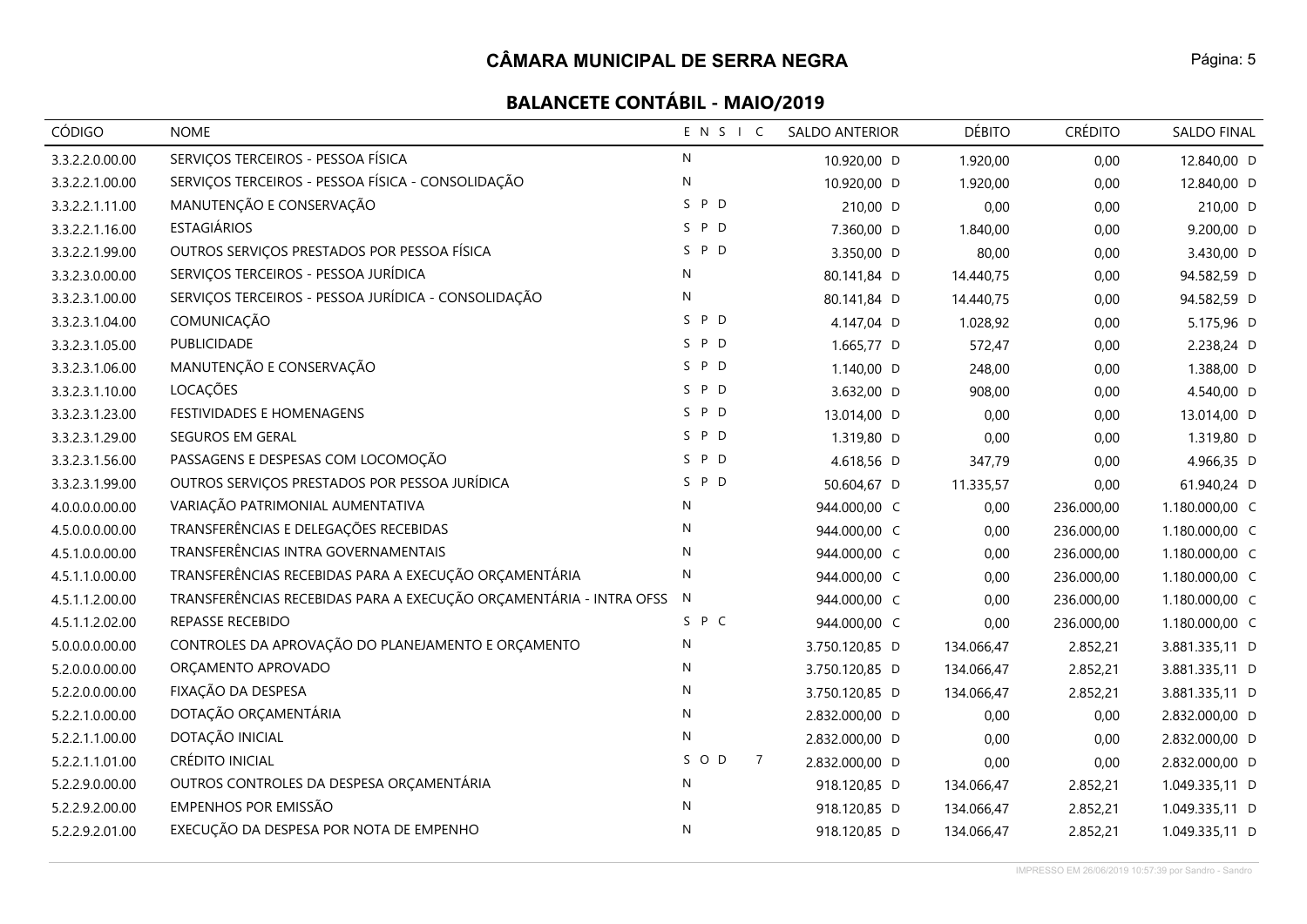| CÓDIGO          | <b>NOME</b>                                       | ENSIC        |                | <b>SALDO ANTERIOR</b> | <b>DÉBITO</b> | <b>CRÉDITO</b> | SALDO FINAL    |
|-----------------|---------------------------------------------------|--------------|----------------|-----------------------|---------------|----------------|----------------|
| 5.2.2.9.2.01.01 | <b>EMISSÃO DE EMPENHOS</b>                        | SOD          | 9              | 921.402,33 D          | 134.066,47    | 0,00           | 1.055.468,80 D |
| 5.2.2.9.2.01.03 | (-)ANULAÇÃO DE EMPENHOS                           | SOC          | 11             | 3.281,48 C            | 0,00          | 2.852,21       | 6.133,69 C     |
| 6.0.0.0.0.00.00 | CONTROLES DA EXECUÇÃO DO PLANEJAMENTO E ORÇAMENTO | ${\sf N}$    |                | 3.750.120,85 C        | 800.736,43    | 931.950,69     | 3.881.335,11 C |
| 6.2.0.0.0.00.00 | EXECUÇÃO DO ORÇAMENTO                             | N            |                | 3.750.120,85 C        | 800.736,43    | 931.950,69     | 3.881.335,11 C |
| 6.2.2.0.0.00.00 | EXECUÇÃO DA DESPESA                               | $\mathsf{N}$ |                | 3.750.120,85 C        | 800.736,43    | 931.950,69     | 3.881.335,11 C |
| 6.2.2.1.0.00.00 | DISPONIBILIDADES DE CRÉDITO                       | ${\sf N}$    |                | 2.832.000,00 C        | 467.401,45    | 467.401,45     | 2.832.000,00 C |
| 6.2.2.1.1.00.00 | CRÉDITO DISPONÍVEL                                | SOC          | $\overline{7}$ | 1.913.879,15 C        | 134.066,47    | 2.852,21       | 1.782.664,89 C |
| 6.2.2.1.3.00.00 | CRÉDITO UTILIZADO                                 | N            |                | 918.120,85 C          | 333.334,98    | 464.549,24     | 1.049.335,11 C |
| 6.2.2.1.3.01.00 | CRÉDITO EMPENHADO A LIQUIDAR                      | SOC          | 27             | 217.721,47 C          | 165.241,95    | 136.918,68     | 189.398,20 C   |
| 6.2.2.1.3.03.00 | CRÉDITO EMPENHADO LIQUIDADO A PAGAR               | SOC          | 27             | 129.810,13 C          | 165.240,82    | 165.241,95     | 129.811,26 C   |
| 6.2.2.1.3.04.00 | CRÉDITO EMPENHADO LIQUIDADO - PAGO                | S O C        | 27             | 570.589,25 C          | 2.852,21      | 162.388,61     | 730.125,65 C   |
| 6.2.2.9.0.00.00 | OUTROS CONTROLES DA DESPESA ORÇAMENTÁRIA          | ${\sf N}$    |                | 918.120,85 C          | 333.334,98    | 464.549,24     | 1.049.335,11 C |
| 6.2.2.9.2.00.00 | EMISSÃO DE EMPENHO                                | $\mathsf{N}$ |                | 918.120,85 C          | 333.334,98    | 464.549,24     | 1.049.335,11 C |
| 6.2.2.9.2.01.00 | EMPENHOS POR NOTA DE EMPENHO                      | N            |                | 918.120,85 C          | 333.334,98    | 464.549,24     | 1.049.335,11 C |
| 6.2.2.9.2.01.01 | <b>EMPENHOS A LIQUIDAR</b>                        | SOC          | 28             | 217.721,47 C          | 165.241,95    | 136.918,68     | 189.398,20 C   |
| 6.2.2.9.2.01.03 | EMPENHOS LIQUIDADOS A PAGAR                       | SOC          | 29             | 129.810,13 C          | 165.240,82    | 165.241,95     | 129.811,26 C   |
| 6.2.2.9.2.01.04 | <b>EMPENHOS LIQUIDADOS PAGOS</b>                  | SOC          | 16             | 570.589,25 C          | 2.852,21      | 162.388,61     | 730.125,65 C   |
| 7.0.0.0.0.00.00 | <b>CONTROLES DEVEDORES</b>                        | ${\sf N}$    |                | 7.534.886,07 D        | 424.499,23    | 2.852,21       | 7.956.533,09 D |
| 7.1.0.0.0.00.00 | <b>ATOS POTENCIAIS</b>                            | $\mathsf{N}$ |                | 126.962,63 D          | 840,00        | 0,00           | 127.802,63 D   |
| 7.1.2.0.0.00.00 | ATOS POTENCIAIS PASSIVO                           | N            |                | 126.962,63 D          | 840,00        | 0,00           | 127.802,63 D   |
| 7.1.2.3.0.00.00 | OBRIGAÇÕES CONTRATUAIS                            | N            |                | 126.962,63 D          | 840,00        | 0,00           | 127.802,63 D   |
| 7.1.2.3.1.00.00 | OBRIGAÇÕES CONTRATUAIS - CONSOLIDAÇÃO             | ${\sf N}$    |                | 126.962,63 D          | 840,00        | 0,00           | 127.802,63 D   |
| 7.1.2.3.1.02.00 | CONTRATOS DE SERVIÇOS                             | S C D        |                | 84.002,68 D           | 840,00        | 0,00           | 84.842,68 D    |
| 7.1.2.3.1.04.00 | CONTRATOS DE FORNECIMENTO DE BENS                 | S C D        |                | 42.959,95 D           | 0,00          | 0,00           | 42.959,95 D    |
| 7.2.0.0.0.00.00 | ADMINISTRAÇÃO FINANCEIRA                          | ${\sf N}$    |                | 6.608.000,00 D        | 236.000,00    | 0,00           | 6.844.000,00 D |
| 7.2.1.0.0.00.00 | DISPONIBILIDADES POR DESTINAÇÃO                   | $\mathsf{N}$ |                | 944.000,00 D          | 236.000,00    | 0,00           | 1.180.000,00 D |
| 7.2.1.1.0.00.00 | CONTROLE DA DISPONIBILIDADE DE RECURSOS           | N            |                | 944.000,00 D          | 236.000,00    | 0,00           | 1.180.000,00 D |
| 7.2.1.1.1.00.00 | RECURSOS ORDINÁRIOS                               | S C D        |                | 944.000,00 D          | 236.000,00    | 0,00           | 1.180.000,00 D |
| 7.2.2.0.0.00.00 | PROGRAMAÇÃO FINANCEIRA                            | N            |                | 5.664.000,00 D        | 0,00          | 0,00           | 5.664.000,00 D |
| 7.2.2.1.0.00.00 | CRONOGRAMA MENSAL DE DESEMBOLSO                   | ${\sf N}$    |                | 5.664.000,00 D        | 0,00          | 0,00           | 5.664.000,00 D |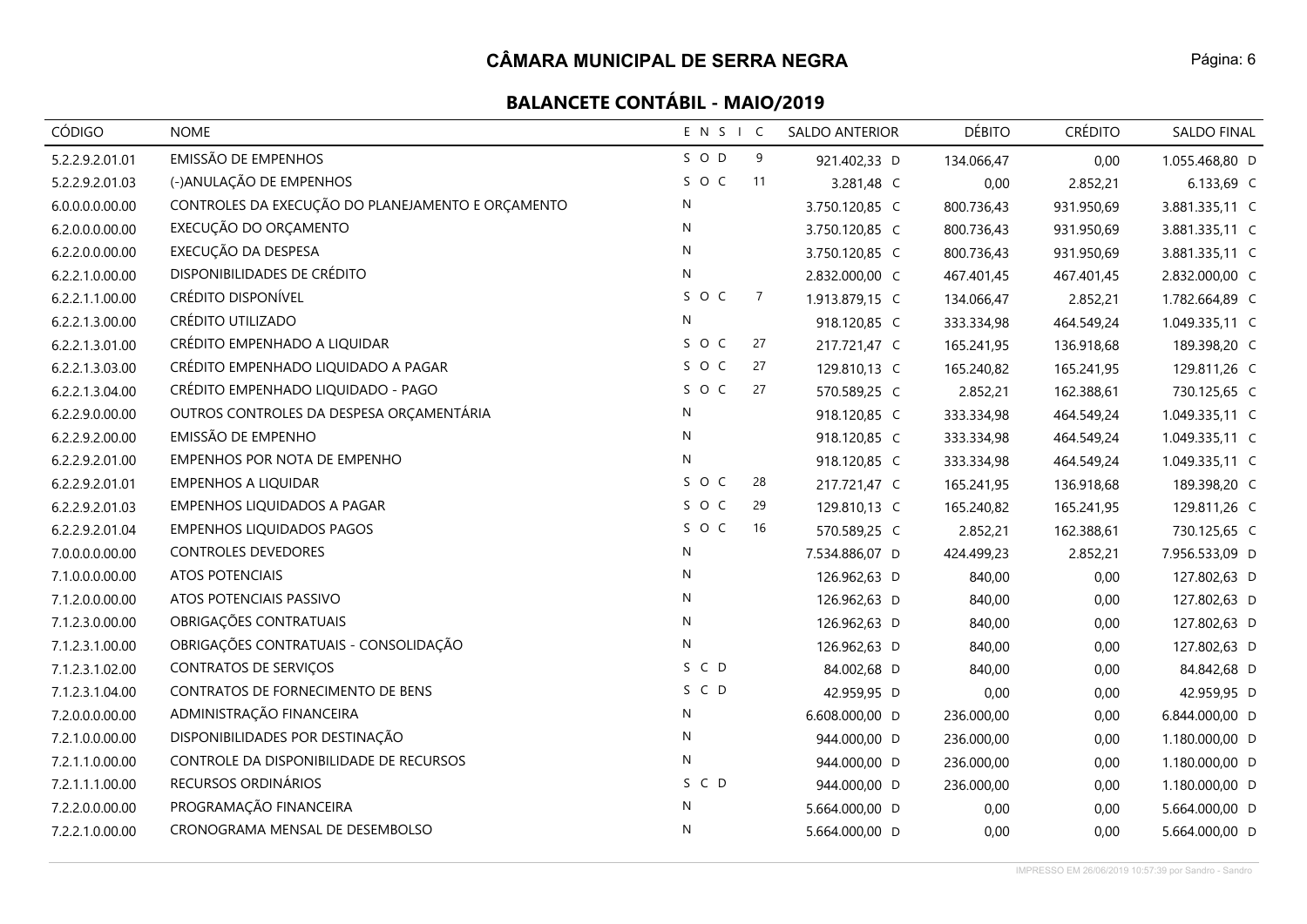| CÓDIGO          | <b>NOME</b>                                                             | ENSIC        |                | <b>SALDO ANTERIOR</b> | <b>DÉBITO</b> | <b>CRÉDITO</b> | <b>SALDO FINAL</b> |
|-----------------|-------------------------------------------------------------------------|--------------|----------------|-----------------------|---------------|----------------|--------------------|
| 7.2.2.1.1.00.00 | PROGRAMAÇÃO DE DESEMBOLSO MENSAL ORÇAMENTÁRIO                           | N            |                | 5.664.000,00 D        | 0,00          | 0,00           | 5.664.000,00 D     |
| 7.2.2.1.1.01.00 | CONTROLE DE DESEMBOLSO MENSAL - DESPESAS ORÇAMENTÁRIAS                  | $\mathsf{N}$ |                | 2.832.000,00 D        | 0,00          | 0,00           | 2.832.000,00 D     |
| 7.2.2.1.1.01.01 | CRONOGRAMA DE DESEMBOLSO MENSAL - FIXAÇÃO INICIAL                       | S C D        | 12             | 2.832.000,00 D        | 0,00          | 0,00           | 2.832.000,00 D     |
| 7.2.2.1.1.02.00 | CONTROLE DE DESEMBOLSO MENSAL - TRANSFERÊNCIAS                          | N            |                | 2.832.000,00 D        | 0,00          | 0,00           | 2.832.000,00 D     |
| 7.2.2.1.1.02.01 | CRONOGRAMA DE DESEMBOLSO MENSAL - TRANSFERÊNCIAS FINANCEIRAS A RE S C D |              | 33             | 2.832.000,00 D        | 0,00          | 0,00           | 2.832.000,00 D     |
| 7.9.0.0.0.00.00 | <b>OUTROS CONTROLES</b>                                                 | N            |                | 799.923,44 D          | 187.659,23    | 2.852,21       | 984.730,46 D       |
| 7.9.5.0.0.00.00 | CONTRAPARTIDA DE CONTROLES ESPECÍFICOS TCESP                            | $\mathsf{N}$ |                | 99.524,06 D           | 25.269,49     | 0,00           | 124.793,55 D       |
| 7.9.5.3.0.00.00 | CONTRAPARTIDA DE ADIANTAMENTOS CONCEDIDOS - SUPRIMENTO DE FUNDO! S C D  |              |                | 11.100,00 D           | 3.200,00      | 0,00           | 14.300,00 D        |
| 7.9.5.5.0.00.00 | CONTRAPARTIDA DO CONTROLE FINANCEIRO POR DOTAÇÃO ORÇAMENTÁRIA D S C D   |              |                | 88.424,06 D           | 22.069,49     | 0,00           | 110.493,55 D       |
| 7.9.6.0.0.00.00 | CONTROLE DAS DESPESAS ORÇAMENTÁRIAS                                     | ${\sf N}$    |                | 700.399,38 D          | 162.389,74    | 2.852,21       | 859.936,91 D       |
| 7.9.6.1.0.00.00 | CONTROLE FINANCEIRO DAS DESPESAS ORÇAMENTÁRIAS DO EXERCÍCIO POR NC N    |              |                | 700.399,38 D          | 162.389,74    | 2.852,21       | 859.936,91 D       |
| 7.9.6.1.1.00.00 | <b>EMPENHOS LIQUIDADOS</b>                                              | S C D        | 27             | 703.680,82 D          | 162.389,74    | 0,00           | 866.070,56 D       |
| 7.9.6.1.9.00.00 | (-) SALDO DE ADIANTAMENTO NÃO UTILIZADO                                 | S C C        | 27             | 3.281,44 C            | 0,00          | 2.852,21       | 6.133,65 C         |
| 8.0.0.0.0.00.00 | <b>CONTROLES CREDORES</b>                                               | N            |                | 7.534.886,07 C        | 917.167,90    | 1.338.814,92   | 7.956.533,09 C     |
| 8.1.0.0.0.00.00 | EXECUÇÃO DOS ATOS POTENCIAIS                                            | $\mathsf{N}$ |                | 126.962,63 C          | 22.097,22     | 22.937,22      | 127.802,63 C       |
| 8.1.2.0.0.00.00 | EXECUÇÃO DOS ATOS POTENCIAIS PASSIVOS                                   | N            |                | 126.962,63 C          | 22.097,22     | 22.937,22      | 127.802,63 C       |
| 8.1.2.3.0.00.00 | EXECUÇÃO DE OBRIGAÇÕES CONTRATUAIS                                      | N            |                | 126.962,63 C          | 22.097,22     | 22.937,22      | 127.802,63 C       |
| 8.1.2.3.1.00.00 | EXECUÇÃO DE OBRIGAÇÕES - CONSOLIDAÇÃO                                   | $\mathsf{N}$ |                | 126.962,63 C          | 22.097,22     | 22.937,22      | 127.802,63 C       |
| 8.1.2.3.1.02.00 | <b>CONTRATOS DE SERVIÇOS</b>                                            | N            |                | 84.002,68 C           | 10.961,50     | 11.801,50      | 84.842,68 C        |
| 8.1.2.3.1.02.01 | A EXECUTAR                                                              | S C C        | 25             | 46.374,35 C           | 10.961,50     | 840,00         | 36.252,85 C        |
| 8.1.2.3.1.02.02 | <b>EXECUTADOS</b>                                                       | S C C        | 25             | 37.628,33 C           | 0,00          | 10.961,50      | 48.589,83 C        |
| 8.1.2.3.1.04.00 | CONTRATOS DE FORNECIMENTO DE BENS                                       | N            |                | 42.959,95 C           | 11.135,72     | 11.135,72      | 42.959,95 C        |
| 8.1.2.3.1.04.01 | A EXECUTAR                                                              | S C C        | 25             | 29.035,78 C           | 11.135,72     | 0,00           | 17.900,06 C        |
| 8.1.2.3.1.04.02 | <b>EXECUTADOS</b>                                                       | S C C        | 25             | 13.924,17 C           | 0,00          | 11.135,72      | 25.059,89 C        |
| 8.2.0.0.0.00.00 | EXECUÇÃO DA ADMINISTRAÇÃO FINANCEIRA                                    | N            |                | 6.608.000,00 C        | 703.980,91    | 939.980,91     | 6.844.000,00 C     |
| 8.2.1.0.0.00.00 | EXECUÇÃO DAS DISPONIBILIDADES POR DESTINAÇÃO                            | N            |                | 944.000,00 C          | 467.980,91    | 703.980,91     | 1.180.000,00 C     |
| 8.2.1.1.0.00.00 | EXECUÇÃO DA DISPONIBILIDADE DE RECURSOS                                 | $\mathsf{N}$ |                | 944.000,00 C          | 467.980,91    | 703.980,91     | 1.180.000,00 C     |
| 8.2.1.1.1.00.00 | DISPONIBILIDADE POR DESTINAÇÃO DE RECURSOS                              | $\mathsf{N}$ |                | 25.879,15 C           | 134.066,47    | 238.852,21     | 130.664,89 C       |
| 8.2.1.1.1.01.00 | RECURSOS DISPONÍVEIS PARA O EXERCÍCIO                                   | S C C        | $\overline{1}$ | 25.879,15 C           | 134.066,47    | 238.852,21     | 130.664,89 C       |
| 8.2.1.1.2.00.00 | DISPONIBILIDADE POR DESTINAÇÃO DE RECURSOS COMPROMETIDA POR EMPEN N     |              |                | 217.721,47 C          | 165.241,95    | 136.918,68     | 189.398,20 C       |

IMPRESSO EM 26/06/2019 10:57:39 por Sandro - Sandro